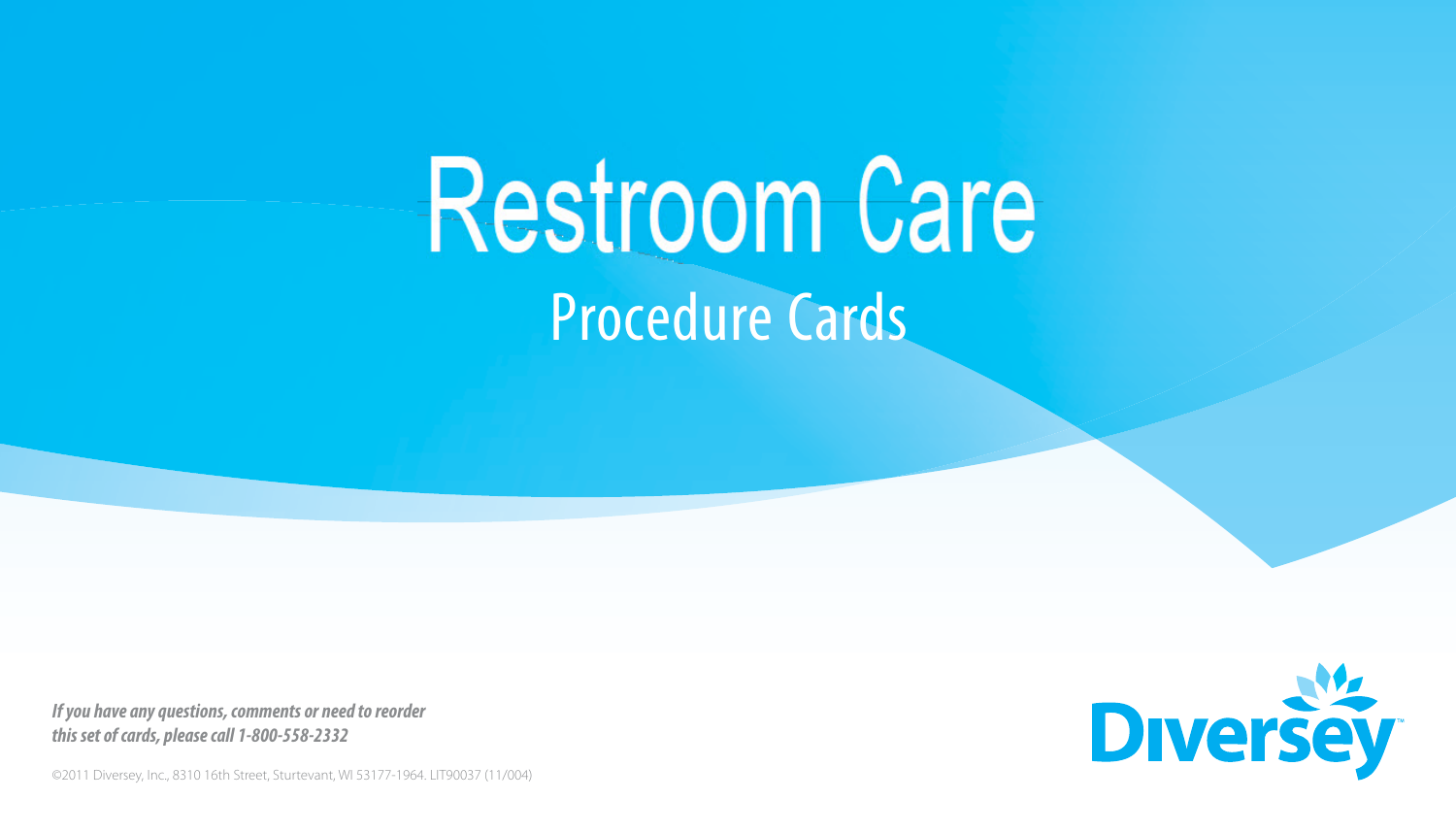### **Process**



Wash hands.



Put on Personal Protective Equipment (PPE).



Assemble all equipment needed for each step.



**3** Mix/dispense cleaning solutions.



Knock, announce yourself, and prop open the door.



Place a "Wet Floor" sign so visitors will know that the restroom is being cleaned.

*Questions/Comments?* **1-800-558-2332**

**Always wear appropriate personal protective equipment.**



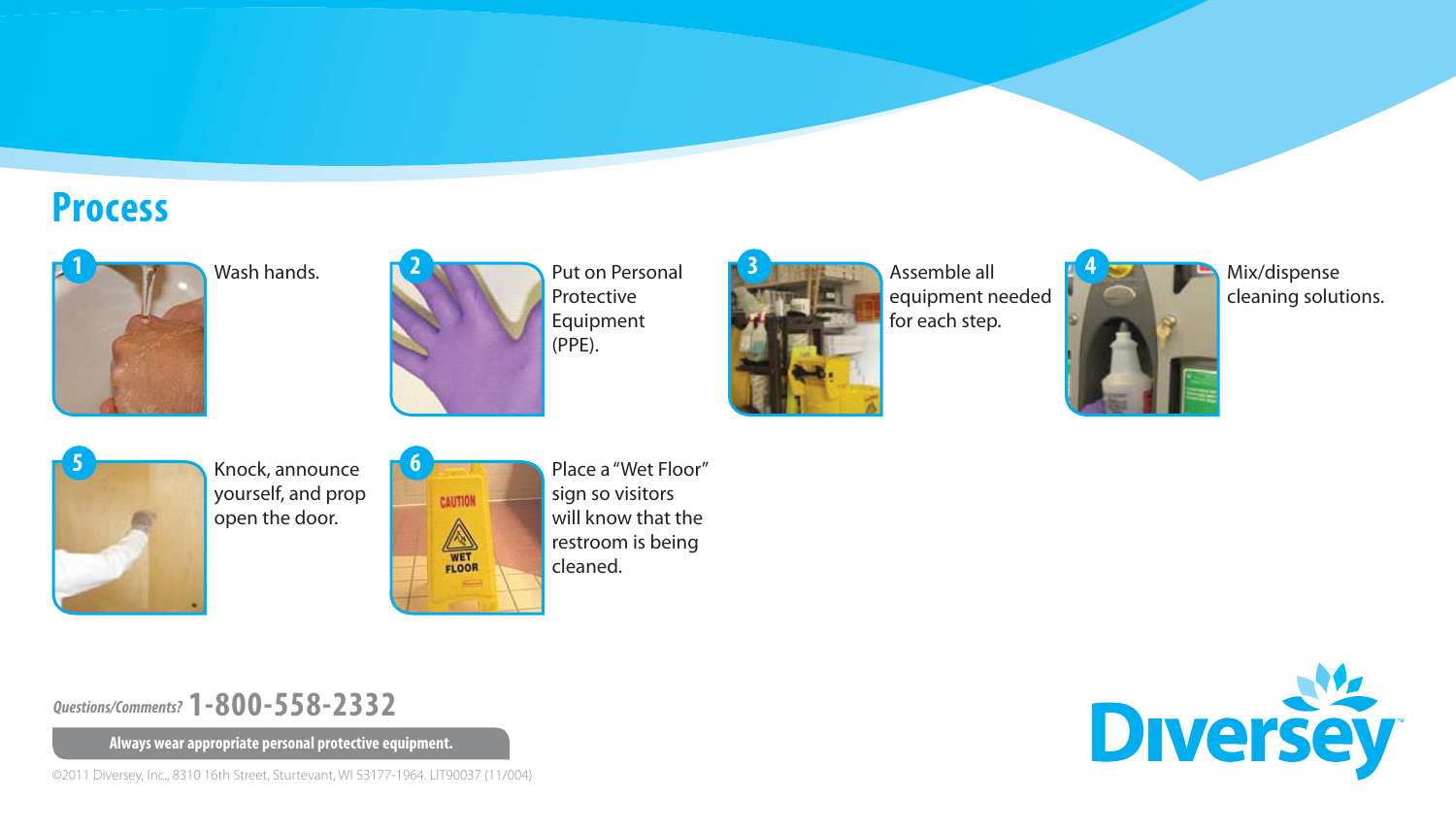## **Daily Cleaning Inside the Restroom**



Sweep floor.



Apply product to INTERIOR of toilets and urinals.



**3** Apply product to **14** Apply product EXTERIOR of toilets and urinals.



to sinks and countertops, give product time to work.







**Clean mirrors.** 



dispensers.



*Questions/Comments?* **1-800-558-2332**

**Always wear appropriate personal protective equipment.**



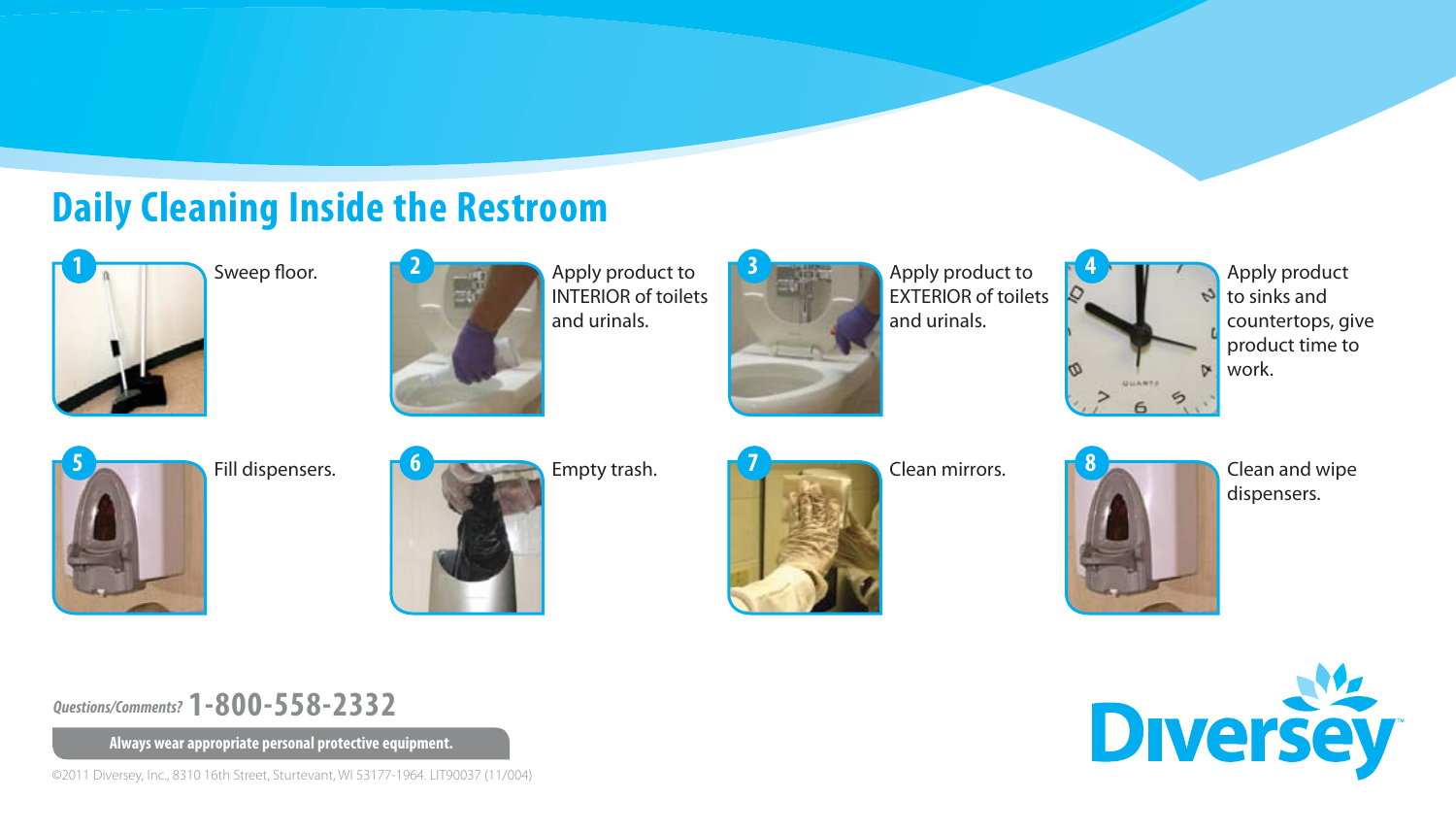#### **Daily Cleaning Inside the Restroom** (continued) **9 10** Clean INTERIORS Wipe EXTERIORS **11 12** Wipe sinks Clean frequently and countertops. of toilets and urinals. of toilets and urinals. touched surfaces. Spot clean walls. Mop fl oors. **13 15** Clean showers **14 16** Odor control, use and tubs. bacteria-based cleaner in floor drain traps. Remember, if your floors are heavily soiled, increase the TIME the cleaning **NOTE:** Do not spray bacteria-based cleaner into the air as an air freshener. solution remains on the floor, or use a floor tool to AGITATE and assist in the Remove solid waste. Do not use hot water, bleach, disinfectants or chemical soil removal. Follow label directions for CONCENTRATION and TEMPERATURE. drain openers as these will reduce product performance.**Diversey** *Questions/Comments?* **1-800-558-2332 Always wear appropriate personal protective equipment.**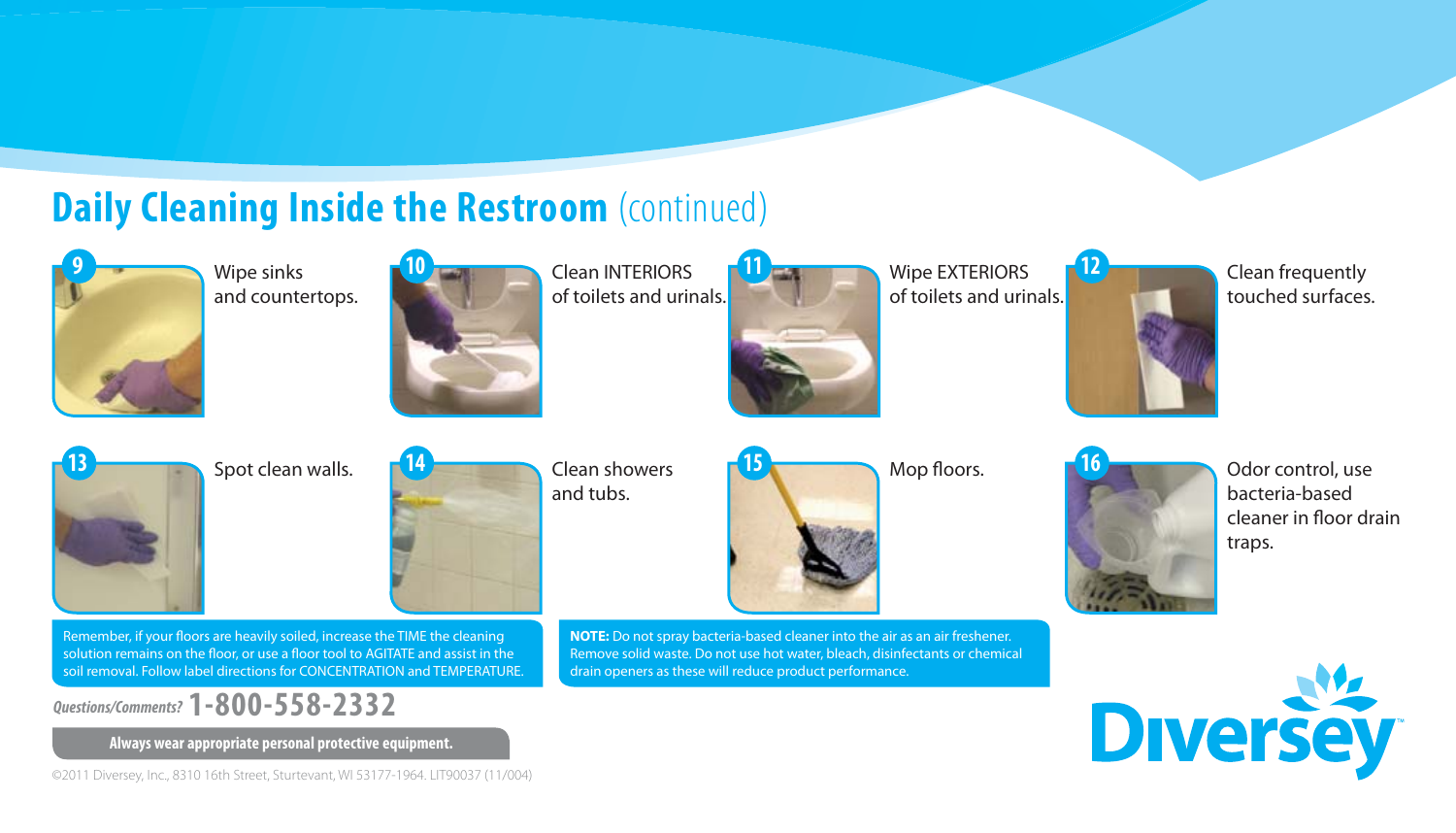## **After Cleaning**



Gather all supplies.



Visual quality check. **3**

 $\mathbb{R}$  . The same  $\mathbb{R}$ Q. A. Inspection **CONTROL** All dispensers restoc Report.  $\Box$ All trash receptacles e  $\Box$ Mirrors cleaned

Complete Restroom **4**

caumov  $\triangle$ 

Remove "Wet Floor" signs AFTER floor is dry.



Clean/check equipment.



Check supply cart.



 $\Box$  All sinks and cou

 $\Box$ 

 $\Box$ 

 $\Box$ 

Stock cart.



Remove Personal Protective Equipment (PPE) and wash hands.



*Questions/Comments?* **1-800-558-2332**

**Always wear appropriate personal protective equipment.**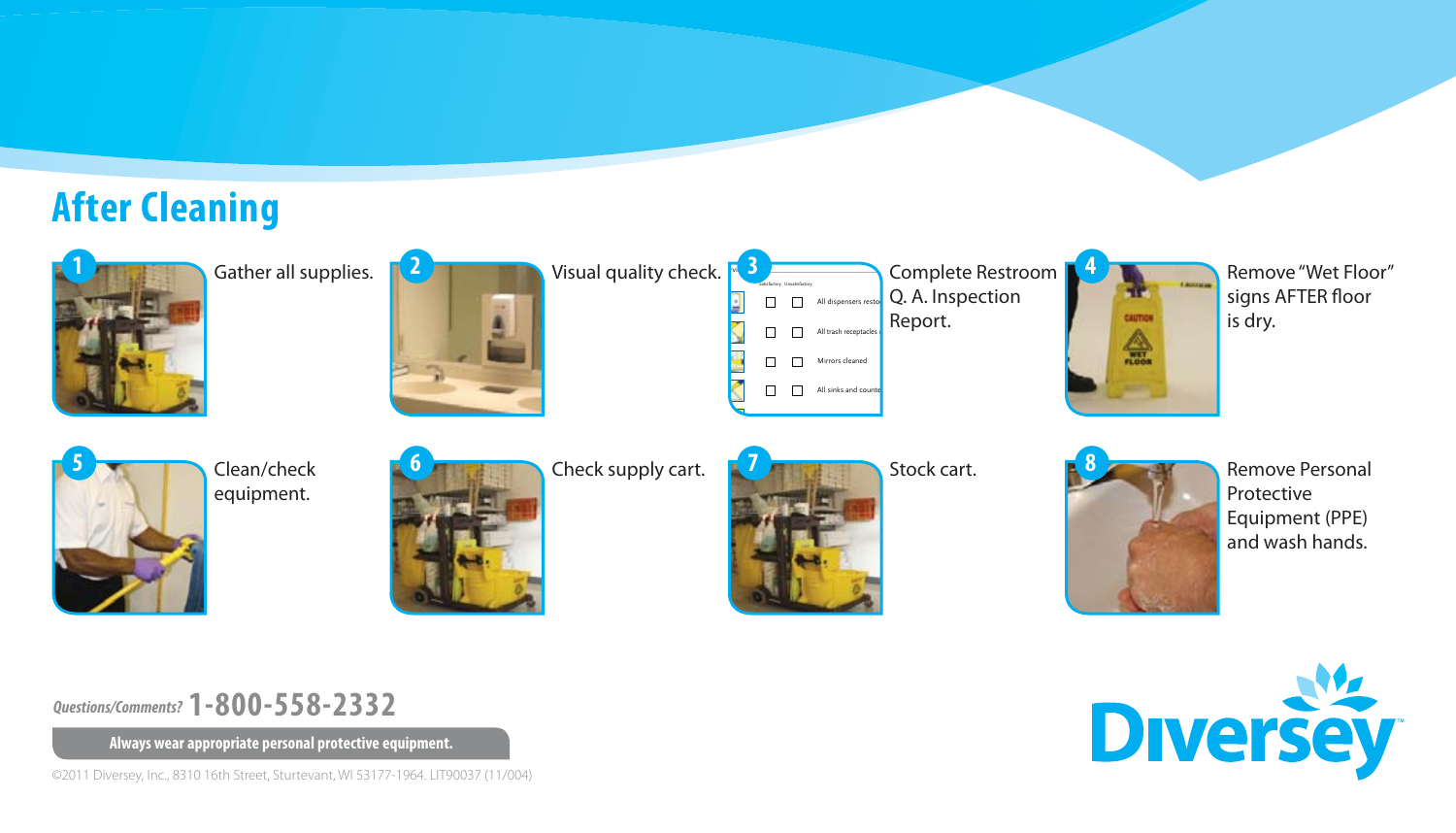## **Periodic Cleaning**





toilet bowl cleaner on interiors of toilets and urinals if needed to remove buildup.

**2 Example 2** Use acid-based **3 1 Foam down showers 4 Clean discolored** with foaming shower cleaner, scrub if needed and rinse thoroughly.



grout.

**NOTE:** Tile and grout rejuvenator can be used on all tile surfaces such as floors, walls, and countertops.

*Questions/Comments?* **1-800-558-2332**

**Always wear appropriate personal protective equipment.**